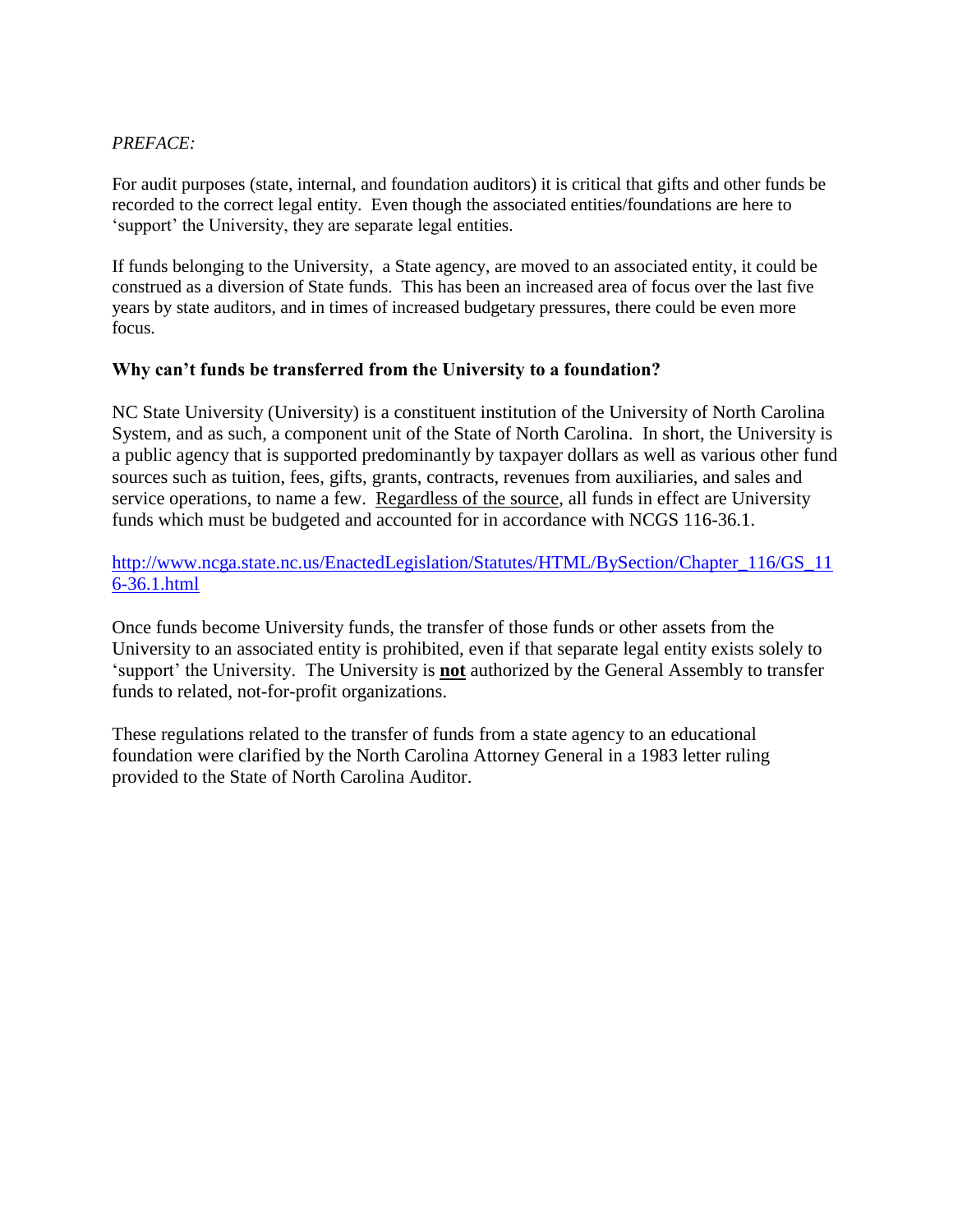## **116-36.1. Regulation of institutional trust funds.**

(a) The Board is responsible for the custody and management of the trust funds of the University of North Carolina and of each institution. The Board shall adopt uniform policies and procedures applicable to the deposit, investment, and administration of these funds which shall assure that the receipt and expenditure of such funds is properly authorized and that the funds are appropriately accounted for. The Board may delegate authority, through the president, to the respective chancellors of the institutions when such delegation is necessary or prudent to enable the institution to function in a proper and expeditious manner.

(b) Trust funds and investment earnings thereon, are available for expenditure by each institution without further authorization from the General Assembly.

(c) Repealed by Session Laws 2011-145, s. 9.6E(a), effective July 1, 2011.

(d) Trust funds are subject to the oversight of the State Auditor pursuant to Article 5A of Chapter 147 of the General Statutes but are not subject to the provisions of the State Budget Act except for capital improvements projects which shall be authorized and executed in accordance with G.S. 143C-8-8 and G.S. 143C-8-9.

(e) Each institution shall submit such reports or other information concerning its trust fund accounts as may be required by the Board.

(f) Trust funds or the investment income therefrom shall not take the place of State appropriations or any part thereof, but any portion of these funds available for general institutional purposes is appropriated and shall be used to supplement State appropriations to the end that the institution may improve and increase its functions, may enlarge its areas of service, and may become more useful to a greater number of people.

(g) As used in this section, "trust funds" means:

- (1) Monies, or the proceeds of other forms of property, received by an institution as gifts or devises that are neither presumed nor designated to be gifts or devises to the endowment fund of the institution;
- (2) Moneys received by an institution pursuant to grants from, or contracts with, the United States government or any agency or instrumentality thereof;
- (3) Moneys received by an institution pursuant to grants from, or contracts with, any State agencies, any political subdivisions of the State, any other states or nations or political subdivisions thereof, or any private entities whereby the institution undertakes, subject to terms and conditions specified by the entity providing the moneys, to conduct research, training or public service programs, or to provide financial aid to students;